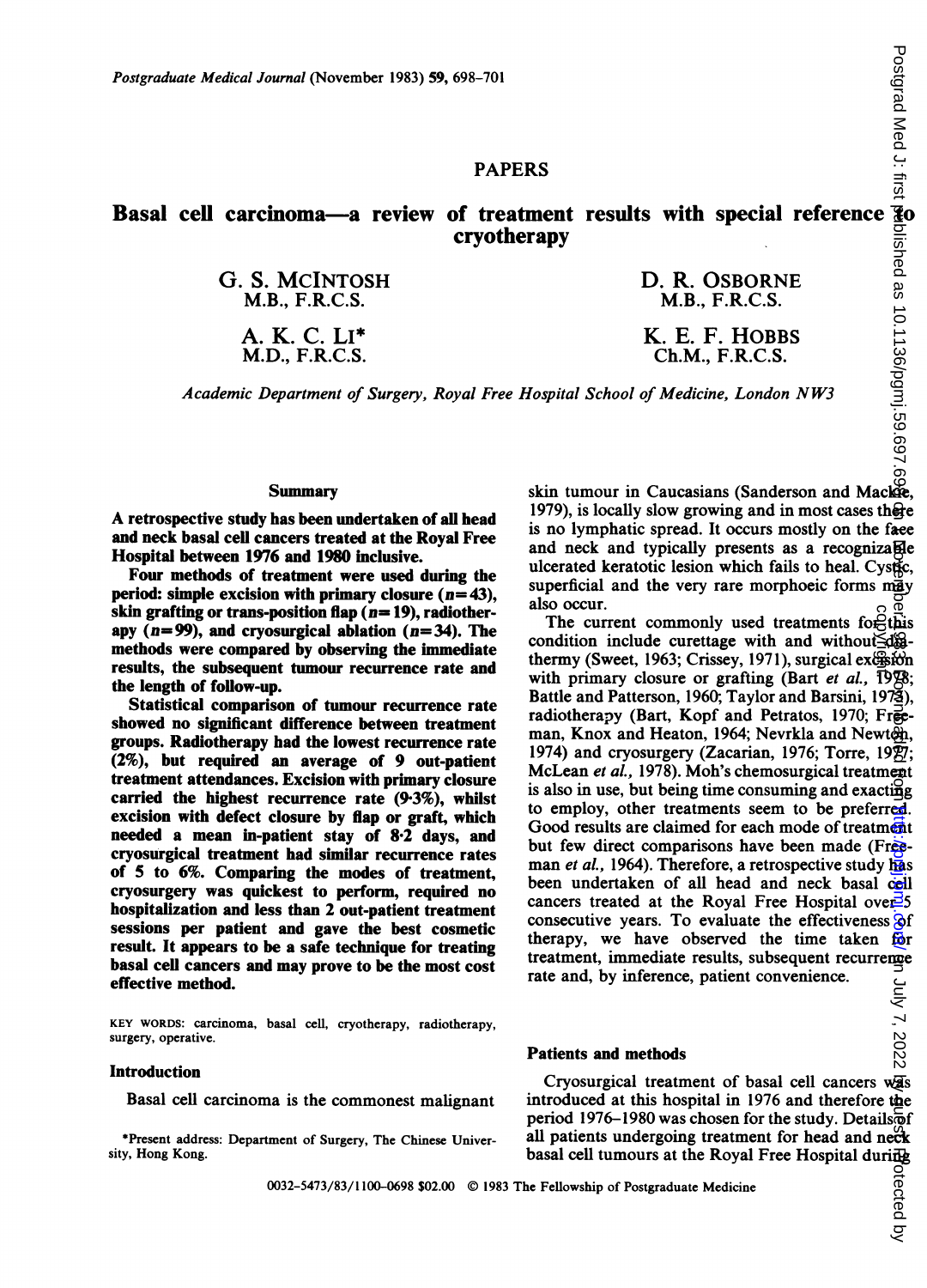Recurrent tumours Follow-up Number of lesions  $n$  (%) (months  $\pm$  s.e.m.) (1) Simple excision  $\begin{array}{cccc} 43 & 4 & (9 \cdot 3) & 18 \cdot 9 \pm 2 \cdot 5 \\ (2) \text{ Excision and } \text{graf}(f) \text{flap} & 19 & 1 & (5 \cdot 3) & 21 \cdot 3 \pm 3 \cdot 7 \end{array}$ (2) Excision and graft/flap  $19$   $1$   $(5 \cdot 3)$   $21 \cdot 3 \pm 3 \cdot 7$ <br>(3) Radiotherapy  $99$   $2$   $(2 \cdot 0)$   $26 \cdot 5 \pm 2 \cdot 9$ (3) Radiotherapy (3) 800 1 (20) (3) 99<br>
(4) Cryosurgery (4) 2 (5.9) 14.6 ± 2.8 (4) Cryosurgery

TABLE 1. Distribution of lesions in each treatment group, recurrence rates and follow-up times

the period were obtained using the hospital's diagnostic index.

Treatments used were: (1) Simple excision with primary closure. This was carried out using a local anaesthetic by experienced middle grade registrars or more senior surgeons in the out-patient department. A few cases required in-patient management under general anaesthesia. In all cases, the lesions were excised with <sup>a</sup> 3-5 mm margin of normal skin.

(2) Excision and skin flap or graft. This was carried out as an in-patient procedure and a general anaesthetic was necessary in 79% of cases; the operations were performed by senior registrars or consultants in plastic surgery.

(3) Radiotherapy. Patients were treated as outpatients following established procedures with a mean dose of radiation of 3894 cGy (applied dose), given at a range of 120-150 kV with protection of nearby structures. Treatment included a margin of normal skin (Barnes and Rees, 1972) and fractionation of the total dose.

(4) Cryosurgery. Patients were treated as outpatients by senior registrars conversant with cryosurgical techniques, using a liquid nitrogen cryoprobe (Spembly DFS 30). Lesions were frozen to  $-196^{\circ}$ C, allowed to thaw and then frozen a second time. This double freeze-thaw cycle was repeated at a second attendance. A rim of surrounding skin was frozen to achieve adequate tumour destruction (Cahan, 1965). A biopsy was taken when the lesion was frozen without any additional anaesthetic being required.

# **Results**

One-hundred and eighty-six patients with 195 lesions were studied. The number of lesions in each treatment group is shown (Table 1). The anatomical distributions of basal cell cancers in each group was similar and is shown (Table 2). All the lesions treated were judged clinically to be superficial with no deep structures involved.

(1) Simple excision  $(n=43)$ . Nine patients in this group were treated as in-patients with a mean inpatient stay of  $4.5 \pm 1.6$  days (s.e.m.). Of these 9 patients, 4 required a general anaesthetic. The mean area of the tumours in this group was  $0.92 \text{ cm}^2$ . The

mean post excision follow-up was  $18.9 \pm 2.5$  months  $(s.e.m.)$ , and there were 4 recurrent tumours  $(9.3\%)$  at a mean of 23-5 months. The original tumour in these 4 patients had been excised under a local anaesthetic.

(2) Excision and graft or flap  $(n=19)$ . All these patients required in-patient surgery, 15 had a general anaesthetic and 4 had the excision carried out under a local anaesthetic. The lesions treated were larger than those dealt with by simple excision, their mean area being 171 cm2. The mean in-patient stay was  $8.2 \pm 1.1$  and days and the post-grafting follow-up was  $21.3 \pm 3.7$  months (s.e.m.). One tumour recurred at 16 months and required further excision and grafting.

(3) Radiotherapy  $(n = 99)$ . This group contained the largest number of patients because the radiotherapy department is a referral centre from other district general hospitals. All but 3 patients received their treatment as out-patients and the mean number of treatment sessions was  $9.6 \pm 0.9$  (s.e.m.). Tumour size mean area was  $2.62 \text{ cm}^2$ . The mean follow-up for this group was  $26.5 \pm 2.9$  months and there were 2 recurrent tumours  $(2.0\%)$  at 8 and 14 months.

(4) Cryosurgery  $(n = 34)$ . All the patients were treated as out-patients except one man who received his first treatment whilst in hospital for unrelated problems. Lesions so treated had a mean area of  $2.80$ cm2. The mean number of treatment sessions was  $2.0 \pm 0.4$  and the mean of the total number of cryoprobe applications was  $4.2 \pm 0.8$ . The follow-up mean was  $14.2 \pm 2.9$  months (s.e.m.) during which there were 2 recurrent tumours,  $(5.9\%)$ , at 6 and 33 months. Both were successfully treated by refreezing.

Statistical comparison of the tumour recurrence rates between groups using the Chi-square test with correction for small numbers shows no significance at the  $P=0.05$  level. In addition, when both excisional groups are combined and compared with the other groups, there is no statistical significance. The tumour recurrence rates and the follow-up times are shown (Table 1).

#### **Discussion**

In this retrospective study, the selection of treatment for the majority of these patients was undertaken in the dermatology department where they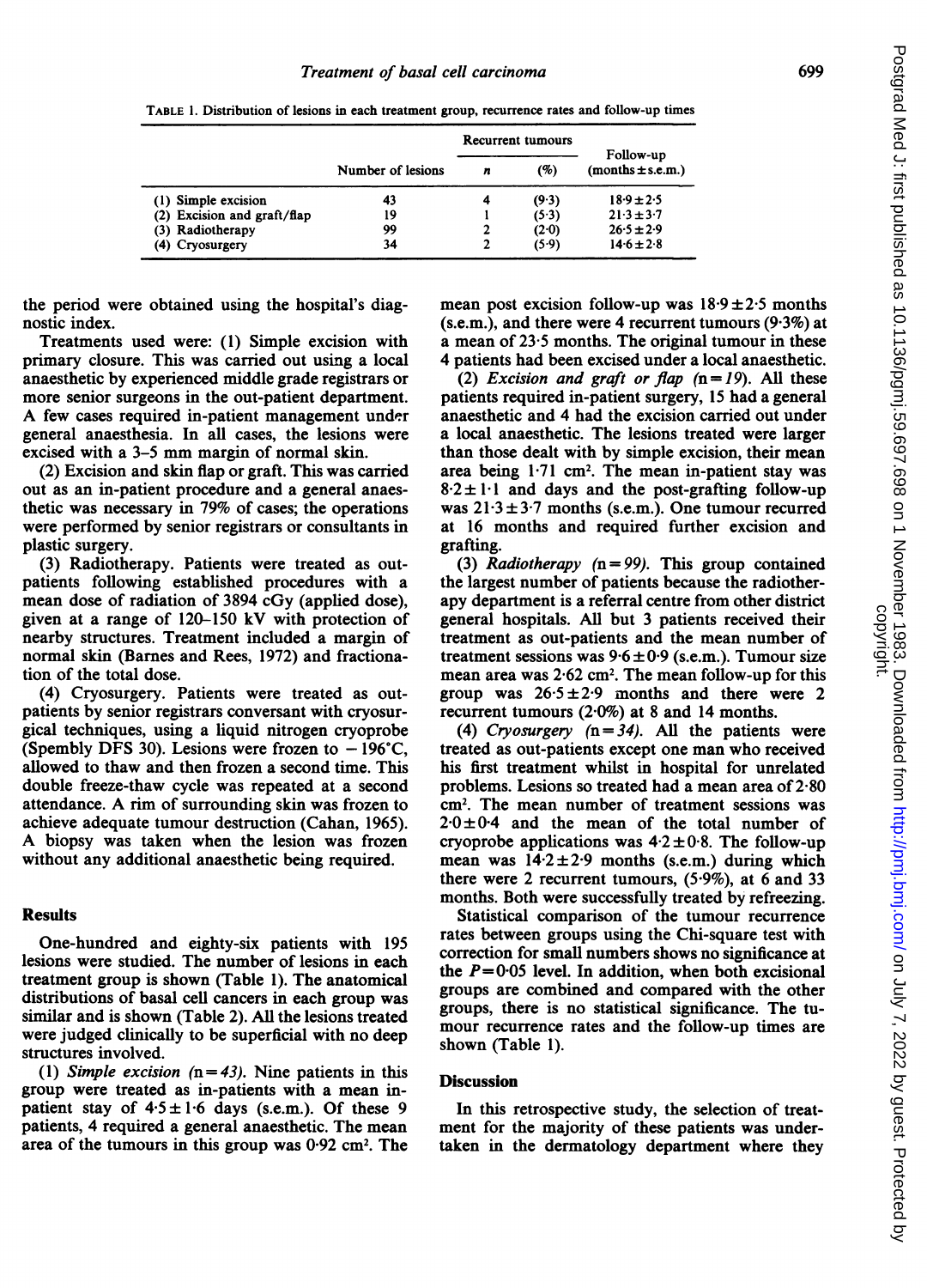| TABLE 2. Anatomical distribution of the numbers of basal cell carcinoma in each treatment group<br>(number in parentheses = $%$ in each treatment group) |                 |                           |              |             |  |
|----------------------------------------------------------------------------------------------------------------------------------------------------------|-----------------|---------------------------|--------------|-------------|--|
|                                                                                                                                                          | <b>Excision</b> | <b>Excision and graft</b> | Radiotherapy | Cryosurgery |  |
| Ear and periauricular                                                                                                                                    | 3(7)            | 1(5)                      | 2(2)         | 2(6)        |  |
| Cheek                                                                                                                                                    | 9(21)           | 2(11)                     | 11(11)       | 7(20)       |  |
| Forehead                                                                                                                                                 | 7 (16)          | 2(11)                     | 11(11)       | 9(26)       |  |
| Eyelids and canthi                                                                                                                                       | 4 (9)           | 3(15)                     | 13(13)       | 2(6)        |  |
| Nose and perinasal                                                                                                                                       | 7 (16)          | 7 (37)                    | 31 (32)      | 10(30)      |  |
| Lip                                                                                                                                                      | 1(3)            |                           | 4 (4)        | $0 -$       |  |
| Chin and neck                                                                                                                                            | 2(5)            |                           | 5(5)         | 2(6)        |  |
| Scalp                                                                                                                                                    | 10(23)          | 4(21)                     | 22(22)       | 2(6)        |  |
| Total                                                                                                                                                    | 43              | 19                        | 99           | 34          |  |

TABLE 2. Anatomical distribution of the numbers of basal cell carcinoma in each treatment group (number in parentheses  $=$  % in each treatment group)

were first referred. A few cases were referred directly for simple excision, cryosurgery and radiotherapy, but none directly for treatment by excision and grafting. The treatment selection was not randomly carried out. The criteria of this selection were based on the patient's age and the site, extent and type of the lesion. Radiotherapy and cryosurgery were applied to the elderly and those particularly anxious about surgery. Excision on the other hand was preferred for lesions on the ear and for the radioresistant morphoeic form. All 4 methods of treatment were effective, with low recurrence rates. Although the recurrence rate after simple excision with primary closure appears high, this was not statistically significant when compared with the other therapies and is similar to other reported series where the recurrence rate can be 19% (Bart et al., 1978). The recurrence rate after cryosurgery is similar to that reported in other series (McLean et al., 1978; Kuflik, 1981; Zacarian, 1980a).

Cryosurgery has achieved in this small number of patients a very favourable position, with results comparable to the more conventional therapies, all of which took longer to perform. It was convenient for the patients since only 2 out-patient attendances were required, and any discomfort produced was mild because of the paralysis of sensory nerves producing anaesthesia. Minor analgesics were required by a few patients, and then only for a few hours after treatment (Elton, 1977). As shown in Table 2, all sites have been treated by cryosurgery except the lip. This is an unsuitable site because of the scarring produced. Tumours overlying cartilage can be treated without fear of chondronecrosis and the canaliculus and punctum at the eye have been shown to be resistant to freezing to between  $-30^{\circ}$ C and  $-50^{\circ}$ C (Zacarian, 1980b). The two cases of recurrent tumour were on the cheek and forehead, both sites where other lesions were treated without complication. Both recurrences were successfully refrozen, indicating probable inadequate initial treatment.

Simple excision was an out-patient procedure in

treated as in-patients because of their unsuitability for out-patient management for reasons of infirmity or social considerations. The surgical procedure,  $\phi$ n this group was quickly carried out.

Excision with skin grafting or closure by flap required a mean in-patient stay of 8 days because of the nature of the treatment involved.

Radiotherapy was followed by the lowest tumour recurrence rate in the largest treatment group which had the longest mean follow-up. To achieve this combination of low recurrence rate and acceptable cosmetic result, the total dose of radiation had  $\phi$  be divided into several smaller doses (mean 9.6), each of which needed a separate weekday out-patient attendance. Although each treatment session was short, this attendance, was by inference, inconvenient. However only one patient of all those treated  $\frac{1}{2}y$ radiotherapy  $(1.1\%)$  failed to complete the course of radiation.

Consideration of the cosmetic results of treatment is important because the majority of basal cell cancers are distributed in the face. Surgical excision gives good scars, although those grafted are large. The results achieved with both radiotherapy and cryosurgery are generally thought to be superior (Bart et al., 1978; Zacarian, 1980a). This is explained in part by the lack of contraction of these wounds associated with slow removal and replacement of the residual matrix (Li et al., 1980), and in the case of radiotherapy by the lower dose of radiotherapy now used. Indeed, because of the poor cosmetic results after radiation doses of between 5000 and 6000 cGy (applied dose), very few basal cell cancers were treated by radiotherapy at this hospital until 1966 when the lower dose was introduced. bythe tail.<br>
Cryotherapy cryotherapy  $\frac{1}{2}$  contracts and the streatment from  $\frac{1}{2}$  control and the streated by  $\frac{1}{2}$  ( $\frac{1}{2}$  ( $\frac{1}{2}$ )  $\frac{1}{2}$  ( $\frac{1}{2}$ )  $\frac{1}{2}$  ( $\frac{1}{2}$ )  $\frac{1}{2}$  ( $\frac{1}{2}$ )  $\$ 

In this study of the treatment of superficial head and neck basal cell cancers, acceptable results have been achieved with each mode of therapy and direct comparison must be viewed guardedly because of the non-randomized selection of patients to treatment for groups. Cryotherapy as a primary treatment for